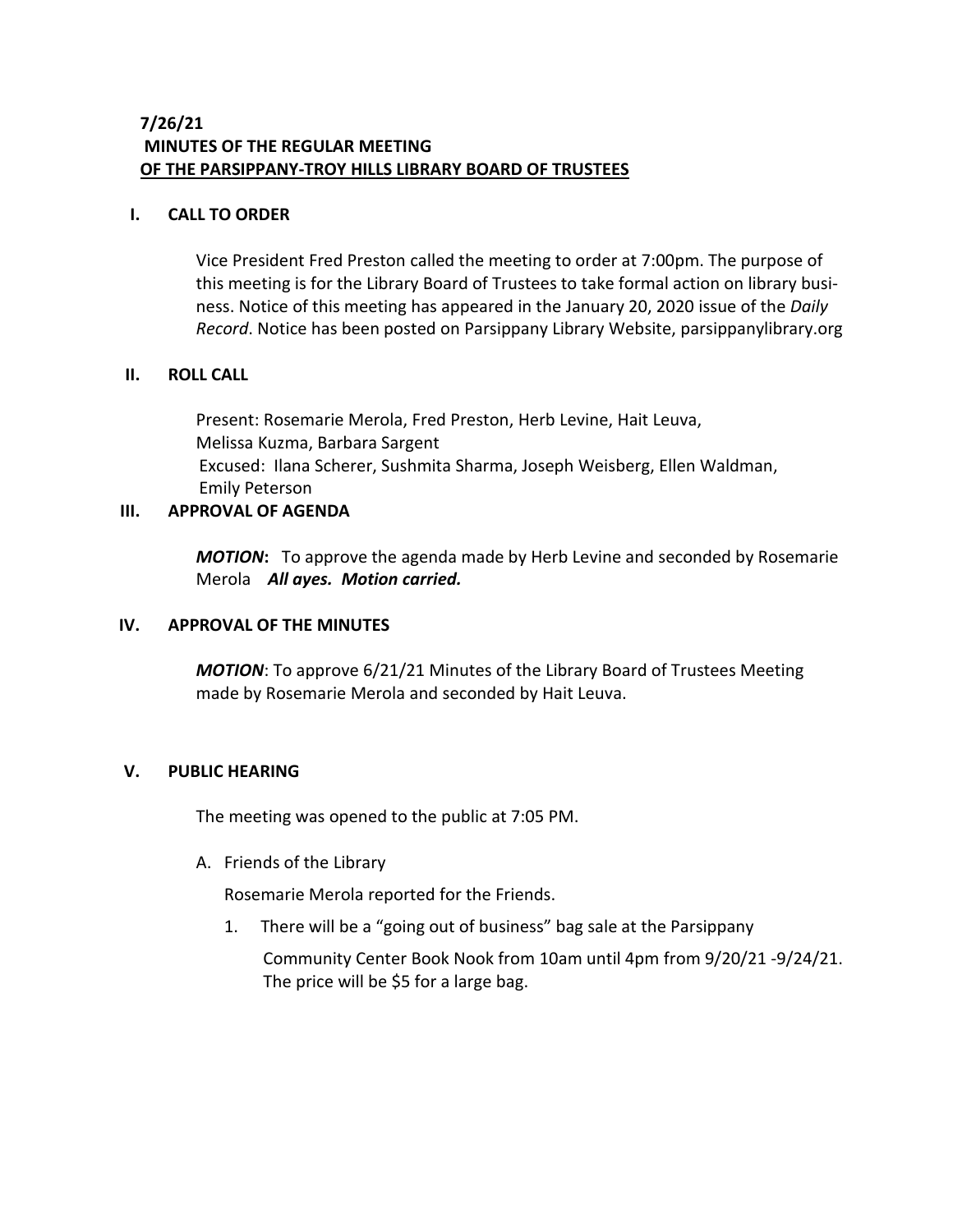- 2. There will also be a bag sale at the Main Library little Book Nook 9/24/21- 10/22/21. Large bags will cost \$10. The little Book Nook is doing well and has already earned \$400-\$500.
- 3. Prom Dress sale will be the first weekend in February 2022.

### **VI. REPORTS**

A. Finance

Hait said there was no report because the committee was unable to meet.

Melissa reported that she will be moving money between accounts at the end of the year.

B. Buildings and Grounds

The elevator at the Main Library stopped working after the building lost power. TK Elevator came and said it was a dead backup battery. Joe Jannarone was asked to get a new battery for us instead of going through the elevator company. However, we were still charged \$950 by the elevator company for the visit because batteries are not covered under our service agreement. Melissa called the company to dispute the charges and eventually they agreed to reduce the amount to \$475. The TK Elevator contract will be up for renewal in February. Melissa recommends canceling this contract and move to Morris County Elevator. They charge \$300 less per year and their hourly rate is about \$200 less.

Lake Hiawatha is an ongoing discussion and there will be a meeting with the architect on August 2<sup>nd</sup>.

The Library needs an ordinance of appropriation from the Town by 9/1/21. If this is not received it will jeopardize the Grant. Melissa has been trying to contact the town to get this accomplished.

C. Personnel

There are still two part time and one full time position to fill. There have been many very good candidates. Melissa said the decisions will be made soon.

D. Policy

Bereavement Leave policy changed to 3-5 days with pay.

The Donation Box policy allows organizations to place boxes in the library to collect for causes that would benefit the community.

The Meeting Room policy was discussed at length. The proposal was that there be no fee for local Non-profit groups who meet less than 6 times in 6 months. The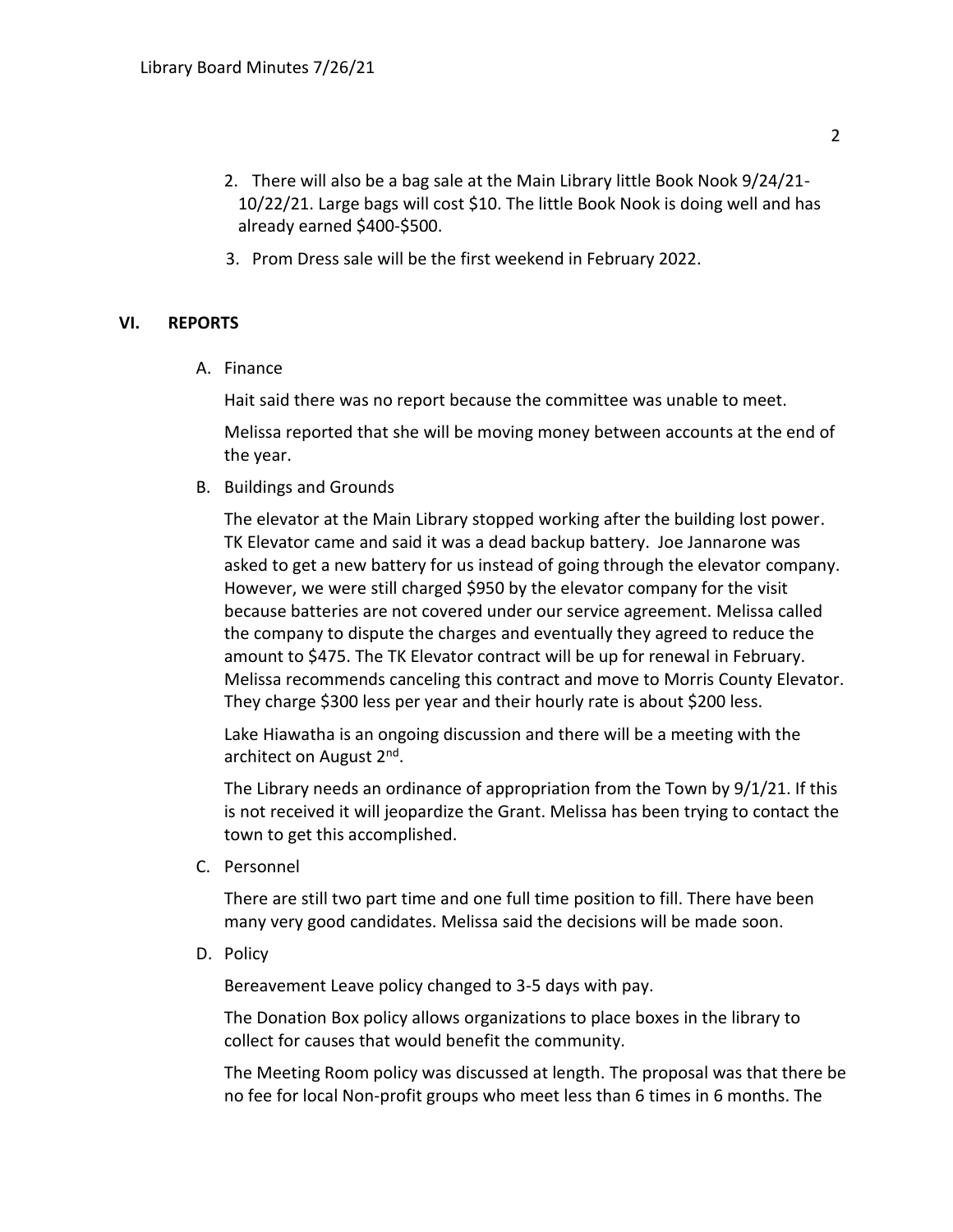fees for 7-15 times within 6 months is \$50 and if they meet over 16 times in that period it would be \$100. If a group is not non-profit then they will have to be charged to use the room. The discussion within the Board was if their meeting is open to the public or a closed private meeting. Also, are the people at the meeting mostly Parsippany residents. Should groups who are closed clubs be charged as well. It was suggested that this needs more discussion so the new policy would not begin until January 2022.

E. Technology and Strategic Planning

No Report

# **VII. UNFINISHED BUSINESS**

### **VIII. OLD BUSINESS**

The software for the events calendar needs to be updated. A committee has evaluated three different products and will be making a recommendation to Melissa.

On July 6<sup>th</sup> Lake Hiawatha was opened to the public.

The library services expansion of hours will be put on hold due to the latest Covid surge. Future plans will be discussed at the September board meeting.

Virtual programming is continuing on YouTube and Zoom. Some children's programming has taken place outside at the Main Library.

## **IX. NEW BUSINESS**

## *Direct Install Program*

This helps the Township replace old equipment with energy efficient equipment which would include new lighting etc. This would come at a monthly cost to the library of over \$3500/month however this would reduce the energy bill. The library was not asked if they wanted to be part of this project even though they would be charged for this. Melissa was not sure where the funds for this would come from.

## *Foundation*

The library received a \$5000 invoice from the attorney for the Foundation tax return. Melissa talked to the attorney about these charges. The Foundation's account balance is \$14,000 and all of the money is designated for author events. Over the past

3